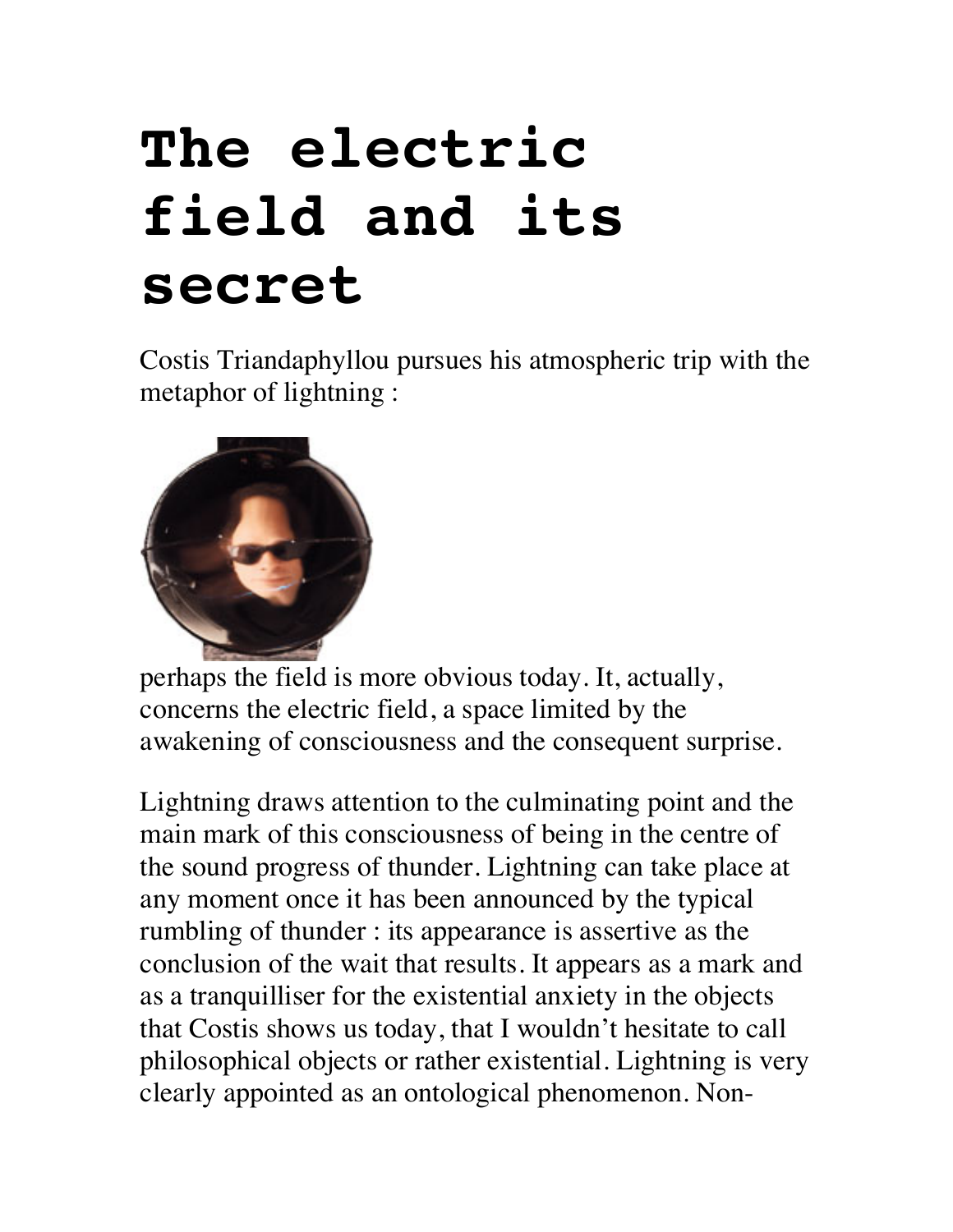being has repercussions on the «self» and all the skills of the artist lie in his ingenuousness in catching this delicate moment where everything happens when the lightning takes place by flashing its light.

«"Eclat-Eclair" (Light-Lightning): is the title of Costis' last poem which illustrates by a clairvoyance with no appeal the notion of availability of the being to identify at the most acute moment of consciousness. This is really an existential exercise in the most mental and spiritual sense of the term.

The phenomenon reflects very deeply a secular morality at a human scale : gymnastics of the being and the electric field, which means the electric nature of the universe. What Costis tries to prove through the different devices of his creation, is this possibility at the same time undetermined and endless to which the nature of the sky and of the earth sends us to : the revelation of ourselves.

All of Costis' art lies in this moment of truth more organic than nature itself which he offers to everyone of us, it is the space of a glance toward the sky. Because in these electronic machines, that Costis uses in his works, there isn't only the presence of lightning, there is also an implied corollary, the reference to the sky and to our vision, a sky with no dimensional limit that can be resumed in the line of lightning between a cathode and an anode, two electric reference points.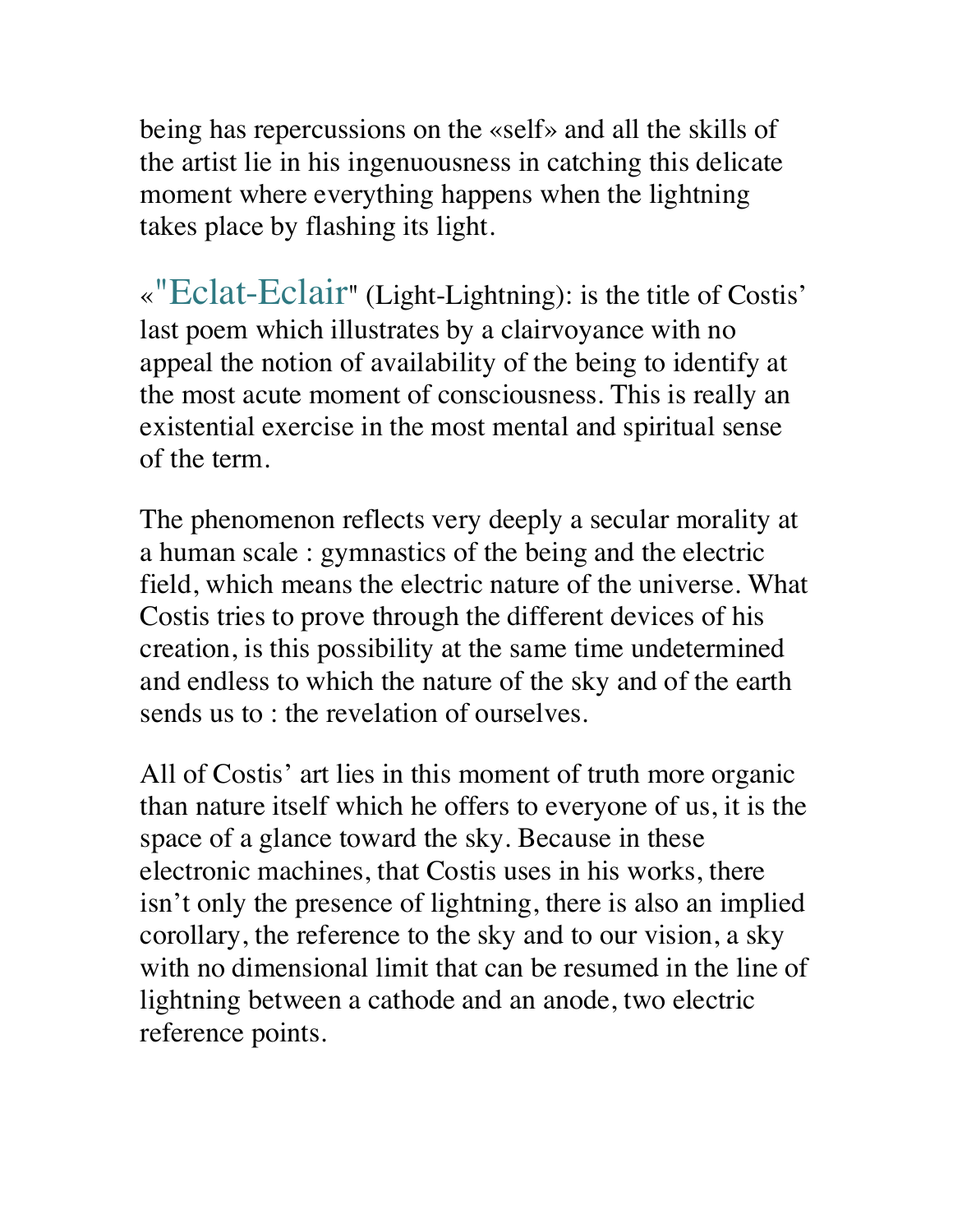

Costis' working process is globalizing like his wideranging conceptual imagination. Lightning's mark in the sky is of course a metaphor intrinsically poetic and it adapts to any medium, maze, dust from marble or earth, fragments of bronze or iron, lava, a revisited pictorial field.

The important part of the stake lies in the dialectics of the most simple and natural phenomenon, the progress of lightning, between an electric conductor and the opposite, rebelling against the electric stream. Thus Costis' lightning is inseparable from the fragment of the sky in which it appears and reacts. But this fragment of the sky is the extension itself of the metaphor of electric fire : intangible, invisible, it lies between lightning itself and its physical inscribing which is fragments of bronze, a pictorial surface or a space between two tangible points. This film of the sky, if I may call it so, transcends the metaphor to which it belongs totally and appears as a zone of immaterial sensitivity, indistinguishable from lightning.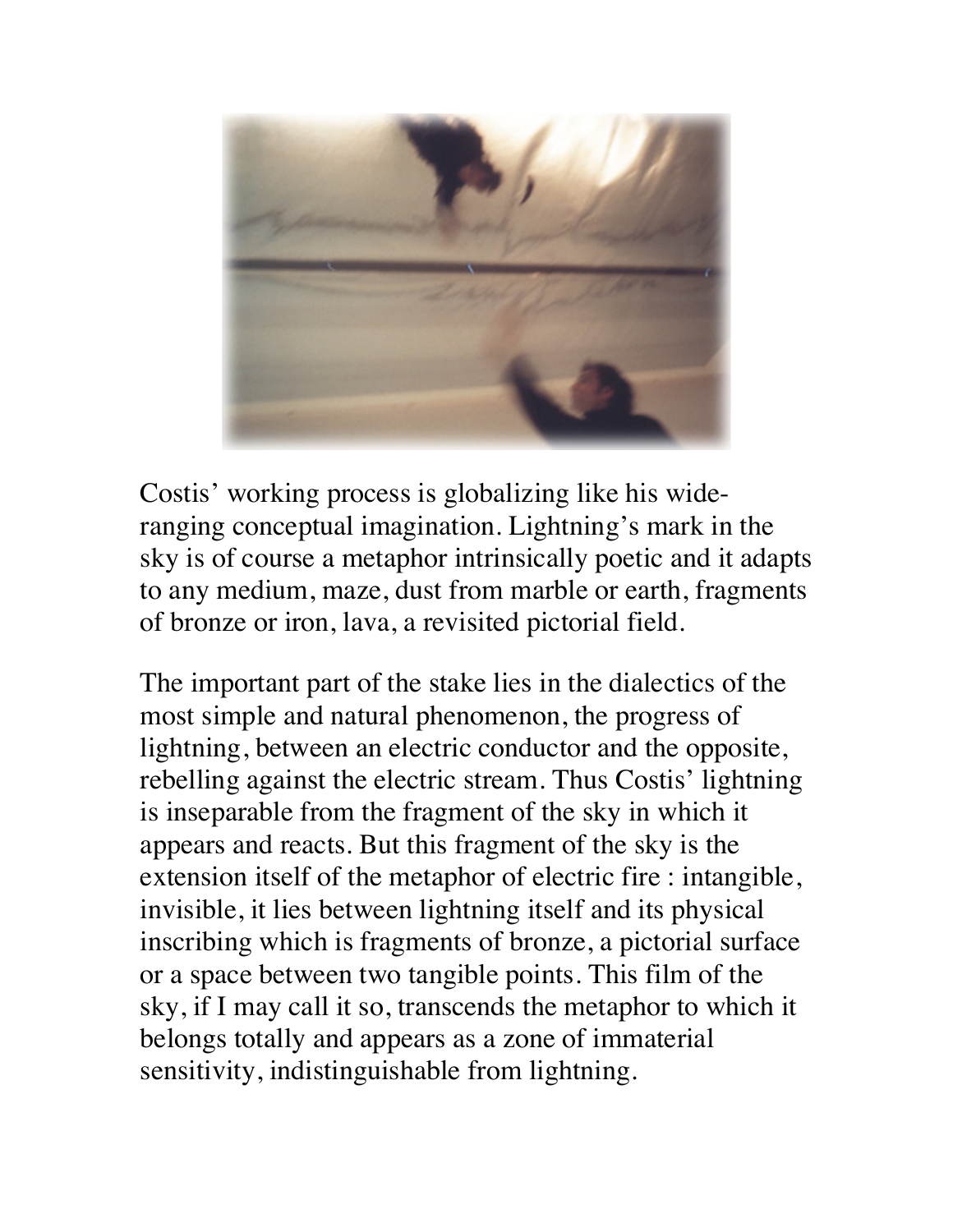With Costis lightning creates its own spiritual environment. So it is a double equation, lightning plus void, that Costis gives us to sense in the electric field. As we can see, the process is rich in meaning. Not only does Costis, the magus, summon lightning, but at the same time he enriches the electric field with all the connotations of a void full where energy spreads freely. This vital energy is the mark of sensitivity. This sensitivity, indissolubly linked to lightning, is its natural field of expansion and communication. Lightning appears as a compact and total phenomenon in its visible and tangible demonstration.



The speed of the electric fire becomes a symbol as soon as it appears. Costis shows the symbolism of fire as it is. That is how he joins Yves Klein's grand alchemic message. Costis knows that in the heart of void, fires burn. He didn't hesitate to follow the igneous way to find them, that tremendous effort of introspective intuition is worth it. Costis has based the poetic and human messages of his metaphor in the dialectics of combustion and light. It is not the burning of lightning that invites us to live better, it's the shine, lightning's light.

Costis demonstration presents as an exhibition of